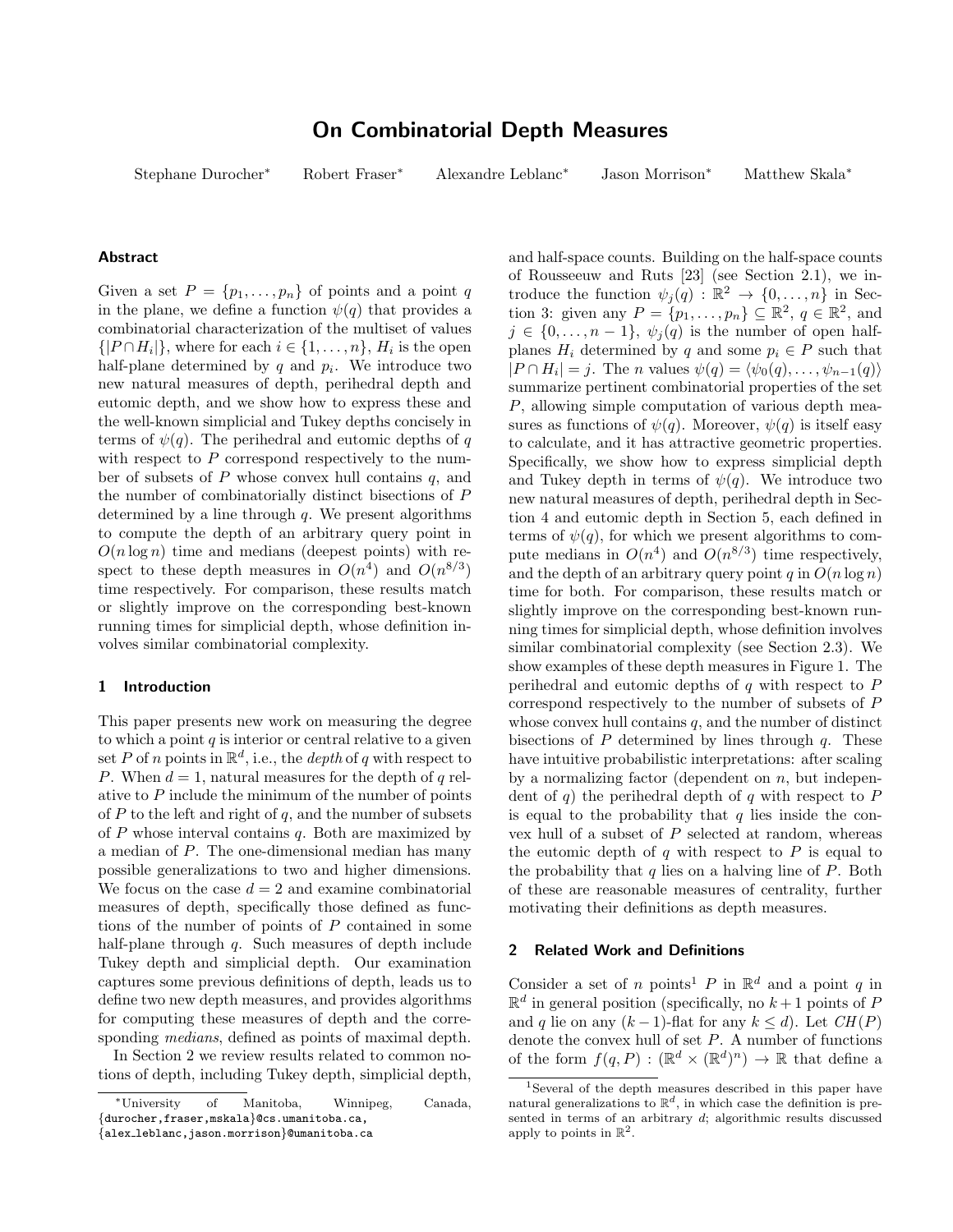

Figure 1: Simplicial, perihedral, eutomic and Tukey depths are shown for two point sets. The colours progress from blue to red for increasing depth, and regions of maximum depth are shown in white. Note that in the bottom figures, the region of maximum depth is unique for each depth measure.

measure of the depth of  $q$  relative to  $P$  have been studied extensively. In particular, Tukey (or half-space) depth [26] and simplicial depth [17] are well understood and related to the depth measures introduced in this paper. See Sections 2.2 and 2.3. Other measures of this form are described briefly below. For additional details on depth measures, see the reviews of Aloupis [1], Small [25], and Zuo and Serfling [27].

In addition to Tukey depth and simplicial depth, several other common depth measures are primarily combinatorial. Convex hull peeling [4, 24] expresses the depth of q as the number of times the convex hull of  $P$  must be removed before  $q$  appears on the hull. The ray shooting depth [21] is the minimum number of  $(d-1)$ -simplices on P hit by any ray from q. For majority depth  $[8, 18]$ , any  $d$  points in  $P$  determine a hyperplane and its two associated half-spaces; a half-space containing a majority of points in  $P$  is called a *majority side*. The majority depth of  $q$  is the number of majority sides of  $P$  that contain q.

In addition to the algorithmic problem of evaluating a depth measure  $f(q, P)$  for an arbitrary point q, the problem of identifying a point  $q_{\text{max}}$  of maximum depth with respect to a given set  $P$  is typically difficult. Such a point  $q_{\text{max}}$  is a *median* of P with respect to the given depth measure f, where  $q_{\text{max}} = \arg \max_{q \in \mathbb{R}^d} f(q, P)$ .

## 2.1 Half-Space Counts

Half-space counts, denoted  $h_i(q)$ , were introduced by Rousseeuw and Ruts [23] for bivariate depth  $(d = 2)$ , and are fundamental to previous work in computing Tukey and simplicial depths. In Section 3 we define a summary statistic of  $\langle h_1(q), \ldots, h_n(q) \rangle$  which we call the  $\psi$  histogram.

Consider a point  $q$  whose depth is queried, and for each  $i \in \{1, \ldots, n\}$ , let  $\alpha_i$  denote the angle between the vectors  $p_i - q$  and (1,0). Without loss of generality, assume the points  $p_1, \ldots, p_n$  are sorted in angular order such that  $0 \leq \alpha_1 < \ldots < \alpha_n < 2\pi$ . For each  $i \in \{1, \ldots, n\}$ , the half-space count  $h_i(q)$  is the largest integer such that  $\alpha_i < \alpha_{i+1} \leq \alpha_{i+h_i(q)} < \alpha_i + \pi$ , where  $\alpha_{n+i} = \alpha_i + 2\pi$  for all j. This definition of  $h_i(q)$  is equivalent to counting the number of points of  $P$  in the right open half-plane defined by the line through the points  $(p_i, q)$  and the vector  $p_i - q$ . Given any arbitrarily ordered set P of n points in  $\mathbb{R}^2$  and any  $q \in \mathbb{R}^2$ , Rousseeuw and Ruts [23] also give a method for computing  $h_i(q)$ in  $O(n)$  time for any fixed i, and an optimal  $\Theta(n \log n)$ time algorithm for computing  $\langle h_1(q), \ldots, h_n(q) \rangle$ . The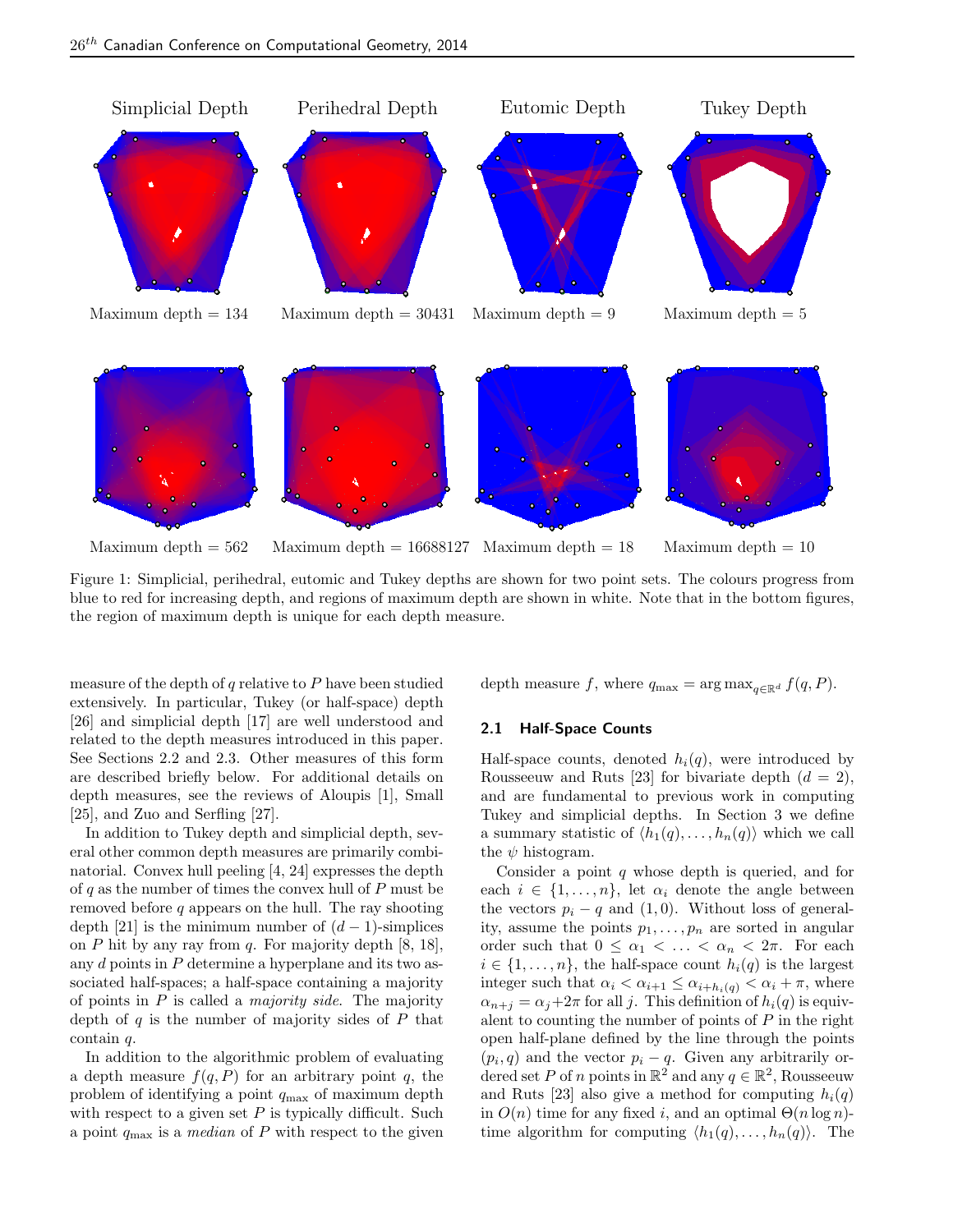optimality of their algorithm in the real RAM model was proved by Aloupis et al. [2].

## 2.2 Tukey (Half-Space) Depth

The Tukey depth of a point q, denoted  $TD(q, P)$ , is the minimum number of points of  $P$  in any closed half-space containing  $q$  on its boundary. The Tukey median of  $P$ is a point of maximum Tukey depth. Rousseeuw and Ruts [23] express the Tukey depth of  $q \in P$  in terms of  $h_i(q)$  as  $\min_i{\{\min(h_i(q), n - h_i(q) - 1)\}}$ . Since their algorithm for computing all *n* values  $\langle h_1(q), \ldots, h_n(q) \rangle$ requires only  $O(n \log n)$  time for any given point q, the computation of the Tukey depth of  $q$  may be determined in the same time, which is optimal [2]. The best known algorithms for computing a Tukey median require  $O(n \log^3 n)$  time (deterministic) [16] and  $O(n \log n)$  time (randomized) [7]. Recently, Chen et al. [9] presented a randomized generalization of the algorithm of Rousseeuw and Ruts [23] for computing an approximation to the Tukey depth. Finally, Bremner et al. [5] show that the Tukey depth of a given point  $q$  can be computed in  $O(n + k \log k)$  time, where  $k = TD(q, P)$ .

#### 2.3 Simplicial Depth

Every subset of P of cardinality  $d+1$  determines a simplex; the simplicial depth of q, denoted  $SD(q, P)$ , is the number of open simplices determined by points in P that contain  $q$  (some definitions use closed simplices). A point of maximum simplicial depth with respect to P is a simplicial median. Aloupis et al. [2] use half-space counts to define the simplicial depth of a point in  $\mathbb{R}^2$ :

$$
SD(q, P) = \binom{n}{3} - \sum_{i=1}^{n} \binom{h_i(q)}{2}.
$$

This formulation subtracts the number of simplices that do not strictly contain  $q$ , and again requires  $O(n \log n)$  time to compute the depth of a point q. If a median of  $P$  is not restricted to the set of input points, then there are  $\Theta(n^4)$  combinatorially distinct regions to consider for selecting a median; the best known algorithm for computing a simplical median in this setting requires  $O(n^4)$  time [3]. The only known lower bound related to the simplicial depth is  $\Omega(n \log n)$  time to calculate it for a single point [2] (matching the upper bound). Elbassioni et al. [13] show that the simplicial depth of a given point q can be computed in  $O(n + k)$ time, where  $k = SD(q, P)$ .

## 3  $\psi$  Histograms

In this section we introduce a summary statistic that can be used to compute several combinatorial depth measures. Given a point q and a point set P in  $\mathbb{R}^2$ , we define a function  $\psi(q)$  such that the Tukey depth, the simplicial depth, and the perihedral and eutomic depths of Sections 4 and 5 can all be calculated easily once  $\psi(q)$  is known. Moreover,  $\psi(q)$  is itself easy to calculate, and it has attractive geometric properties.

Given a set  $P$  of points, a point  $q$ , and an integer j,  $\psi_j(q)$  counts the number of points  $p_i$  in P for which the directed line from  $q$  to  $p_i$  has exactly j points of  $P$  strictly on the right side. Specifically,  $\hat{\psi}_j(q) = \sum_{i=1}^n I(h_i(q), j)$ , where  $I(h_i(q), j)$  denotes an indicator function equal to 1 when  $h_i(q) = j$  and 0 otherwise. Thus, for any  $q, \psi(q) = \langle \psi_0(q), \ldots, \psi_{n-1}(q) \rangle$ can be interpreted as a histogram of the  $h_i(q)$  values. Depending on the point arrangement,  $\psi_j(q)$  could be non-zero for any integer value of  $j \in [0, n-1]$ ; it is zero everywhere else. Given any point  $q$ , it is straightforward to calculate  $\psi_0(q), \ldots, \psi_{n-1}(q)$  by computing  $h_1(q), \ldots, h_n(q)$  in  $O(n \log n)$  time; a histogram could be constructed along the way or in a separate pass requiring only linear additional time, so the overall time remains  $O(n \log n)$ .

Since  $\psi_j(q)$  counts the *n* values of  $h_i(q)$ , it follows that  $\sum_{j=0}^{n-1} \psi_j(q) = n$ . Perhaps less obvious is the symmetry of  $\psi(q)$ , the proof of which we defer to Appendix A:

**Theorem 1** If  $P$  and  $q$  are in general position, then  $\psi_i(q) = \psi_{n-1-i}(q).$ 

Another useful property of  $\psi(q)$  is that the values j for which  $\psi_i(q)$  is non-zero are a contiguous interval of integers. The proof of this result is also deferred to Appendix A.

**Theorem 2** If P and q are in general position, and  $a \leq$  $b \leq c$  are integers such that  $\psi_a(q) > 0$  and  $\psi_c(q) > 0$ , then  $\psi_b(q) > 0$ .

Well-known depth measures, as well as our new ones, can be expressed concisely in terms of  $\psi_i(q)$ . In particular, the Tukey depth of a point  $q$  with respect to  $P$  is the least number of points in  $P$  strictly on one side of a line through q. This value is the least element in the  $h_i$ sequence and therefore the minimum index with a nonzero count in the histogram. This gives the following proposition.

**Proposition 1** Given a set of points  $P \subseteq \mathbb{R}^2$  and a point  $q \in \mathbb{R}^2$ , the Tukey depth of q with respect to P can be expressed as

$$
TD(q, P) = \min\{j \mid \psi_j(q) > 0\}.
$$
 (1)

The simplicial depth of  $q$  in two dimensions with respect to  $P$  is the number of triangles with vertices in  $P$  that contain  $q$ , which can be found by subtracting the triangles that do not contain  $q$  from the total of  $\binom{n}{3}$  triangles. To count exactly once each triangle that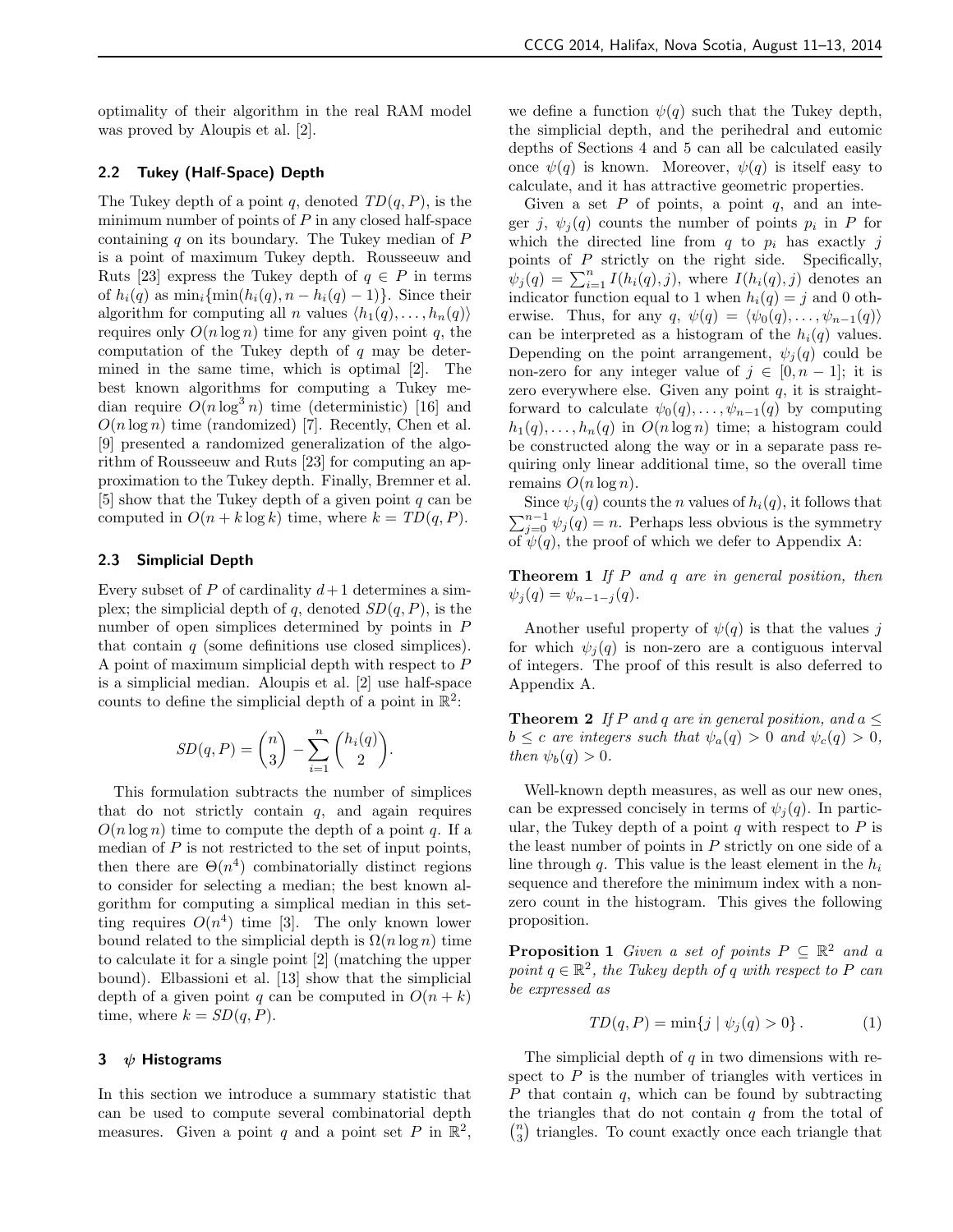does not contain  $q$ , we count it in the unique  $h_i$  for which one vertex is the point  $p_i$  defining the sweep line and the other two vertices are on the right (and thus counted in  $h_i$ ). Each  $h_i$  corresponds to  $\binom{h_i}{2}$  of these triangles, giving a total of  $\sum_{i=1}^{n} {h_i \choose 2}$  triangles that do not include q. Since  $\psi_i(q)$  is the number of values of i for which  $h_i = j$ , we can group terms in the sum and use the  $\psi_i(q)$  values to count instead, giving the following proposition.

**Proposition 2** Given a set of n points  $P \subseteq \mathbb{R}^2$  and a point  $q \in \mathbb{R}^2$ , the simplicial depth of q with respect to P can be expressed as

$$
SD(q, P) = \binom{n}{3} - \sum_{j=0}^{n-1} \binom{j}{2} \psi_j(q).
$$
 (2)

In addition to Tukey depth and simplicial depth, other combinatorial depth measures might seem like natural candidates for being expressed in terms of  $\psi(q)$ , including majority depth [8, 18], convex hull peeling depth [4, 24], zonoid depth [20, 15], and ray shooting depth [21]. Unlike majority depth, whose value varies outside  $CH(P)$ ,  $\psi(q)$  remains invariant for all q outside  $CH(P)$ . Similarly, for some point q, the convex hull peeling depth and zonoid depth at  $q$  can be altered by moving points onto the convex hull of  $P$  along rays emanating from q without changing  $\psi(q)$ . Consequently, none of majority depth, convex hull peeling depth, or zonoid depth can be expressed in terms of  $\psi(q)$ . Although it seems unlikely, it remains to be determined whether ray shooting depth is expressible in terms of  $\psi(q)$ . Depth measures whose definitions involve volumes (e.g., Oja depth [22]), distances (e.g., Mahalanobis depth [10, 27]), or curves (e.g., lens depth [19]) are not determined exclusively by the arrangement of  $\binom{n}{2}$  lines through pairs of points in  $P$  and, consequently, cannot be expressed in terms of  $\psi(q)$ .

## 4 Perihedral Depth

Definition 1 (perihedral depth) Given a set of points  $P \subseteq \mathbb{R}^2$  and a point  $q \in \mathbb{R}^2$ , the perihedral ("around the shape") depth of q, denoted  $PD(q, P)$ , is the number of subsets of  $P$  whose convex hull contains  $q$ .

We assume that  $P$  and  $q$  are in general position. A simple brute force method for determining  $PD(q, P)$  is to enumerate all subsets of P and count those that contain  $q$  in their convex hull. While such an algorithm would require tremendous time (there are  $2<sup>n</sup>$  subsets of  $P$ ), it does give an idea as to the nature of the computation and the importance of using the geometric properties of P.

We compute  $PD(q, P)$  without explicit enumeration by finding the number of subsets of P whose convex hulls do not contain  $q$ . Consider an arbitrary subset  $P'$  of  $P$ . Note that q is not interior to  $CH(P')$  if and only if it is on the boundary of  $CH(P' \cup \{q\})$ . Let  $Q = \{P' \subseteq P \mid q\}$ is on the boundary of  $CH(P' \cup \{q\})$ . By construction,  $PD(q, P) = 2^n - |Q|$ . Label the points of P according to their angular ordering from the horizontal line passing through the point q. The empty set  $\varnothing$  must be in  $Q$ , and any other  $P'$  uniquely determines one element of P which is the counterclockwise immediate predecessor of q on the boundary of  $CH(P' \cup \{q\})$ . For each  $p_i$  let  $Q_i = \{P' \subseteq P \mid p_i \text{ precedes } q \text{ on the bound-}\}\$ ary of  $CH(P' \cup \{q\})$ . Then Q is the disjoint union of  $\{\varnothing\}, Q_1, Q_2, \ldots, Q_n$ . This partition of Q implies

$$
PD(q, P) = 2n - 1 - \sum_{i=1}^{n} |Q_i|.
$$

By construction, for  $1 \leq i \leq n$ , the sets in  $Q_i$  contain only points that are to the right of the line from  $p_i$  to q. However, the number of points in  $P$  to the right of this line is just the half-space count  $h_i(q)$ , and so  $Q_i$  contains exactly  $2^{h_i(q)}$  sets, all containing  $p_i$  but otherwise formed from those  $h_i(q)$  other points. This gives:

**Theorem 3** Given a set of n points  $P \subseteq \mathbb{R}^2$  and a point  $q \in \mathbb{R}^2$ , the perihedral depth of q with respect to P can be expressed as

$$
PD(q, P) = 2n - 1 - \sum_{i=1}^{n} 2^{h_i(q)}
$$
  
= 2<sup>n</sup> - 1 -  $\sum_{j=0}^{n-1} \psi_j(q) 2^j$ . (3)

Calculating  $h_i(q)$  for all i gives  $PD(q, P)$ , which leads to (3) in  $O(n)$  additional time. As discussed in Section 3, the complete list of values  $\langle h_1(q), \ldots, h_n(q) \rangle$  can be computed in  $O(n \log n)$  time and  $O(n)$  space.

Consider the subsets of  $P$  of cardinality  $k$  for some  $k \leq n$  and let  $PD_k(q, P)$  denote the number of these subsets whose convex hull contains  $q$ . Observe that

$$
PD(q, P) = \sum_{k=1}^{n} PD_k(q, P).
$$
 (4)

Note that  $PD_3(q, P) = SD(q, P)$ , the simplicial depth of q. If  $PD_k(q, P) = {n \choose k}$ , then q has Tukey depth less than  $k$  because the convex hull of every subset of size k contains q. Arguments similar to those used to derive (2) allow us to write

$$
PD_k(q, P) = {n \choose k} - \sum_{i=1}^n {h_i(q) \choose k-1}
$$
  
=  ${n \choose k} - \sum_{j=k-1}^{n-1} {j \choose k-1} \psi_j(q).$  (5)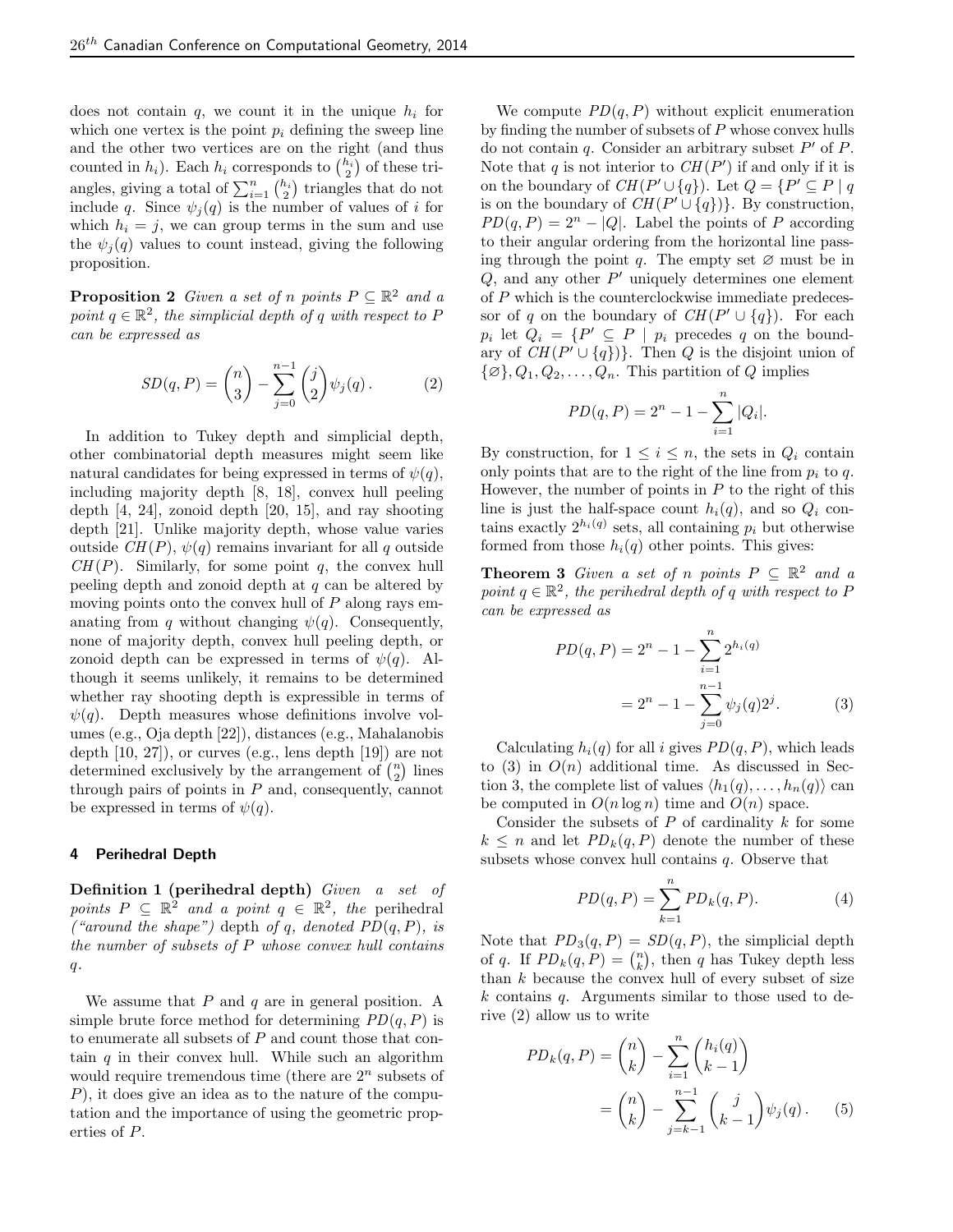Computing a perihedral median, i.e., a point  $\arg \max_{q \in \mathbb{R}^2} PD(q, P)$ , is significantly more difficult than computing the depth of an arbitrary query point. The fastest known algorithm for computing a simplicial median requires  $\Theta(n^4)$  time in the worst case [3]. Essentially a similar algorithm can also compute a perihedral median in  $O(n^4)$  time. The  $\psi$  histogram is constant within each cell in the arrangement of all the lines connecting pairs of points in  $P$ . When we step across an edge l in the arrangement, the  $h_i$  sequence changes by (at most) the two elements corresponding to the points that determine l. That constant-sized change corresponds to changing at most four elements in the  $\psi$  histogram, and then in constant time we can compute the resulting change in the perihedral depth. The arrangement is of size  $O(n^4)$  because it is determined by the pairwise intersections of  $\binom{n}{2}$  lines, and we can traverse it in  $O(n^4)$  steps while maintaining the  $h_i$  sequence, the  $\psi$  histogram, and the perihedral depth in constant time at each step.

**Theorem 4** Given a set of n points  $P \subseteq \mathbb{R}^2$  and a point  $q \in \mathbb{R}^2$ , the perihedral depth of q may be computed in  $O(n \log n)$  time, and a perihedral median of P can be found in  $O(n^4)$  time.

If  $P'$  is a subset of  $P$  chosen uniformly at random from all  $2^n$  subsets, the probability that q is interior to  $CH(P')$  is given by

$$
\begin{aligned} &\mathbf{Pr}\left(q \text{ is interior to } CH(P')\right) \\ &= \frac{PD(q, P)}{2^n} \\ &= 1 - 2^{-n} - \sum_{j=0}^{n-1} \psi_j(q) 2^{-(n-j)}, \end{aligned} \tag{6}
$$

providing an intuitive probabilistic interpretation of perihedral depth. This also gives a normalized formulation for perihedral depth, i.e., the depth of every point lies in  $(0, 1)$ . An alternate interpretation of  $(6)$  begins by recognizing that the probability that any point of  $P$ is selected as an element of a subset  $P'$  chosen uniformly at random is 1/2. If instead each point is selected independently at random with a fixed probability  $\xi \in (0,1)$ , the probability that  $p_i$  is selected and that  $q$  is exterior to the selected subset is  $\xi(1-\xi)^{n-1-h_i(q)}$ , since the number of points of P outside the half-space determined by q and  $p_i$  is exactly  $n-1-h_i(q)$ . From this, it is easy to see that (6) generalizes to

$$
\mathbf{Pr}(q \text{ is interior to } CH(P'); \xi)
$$
  
= 1 - (1 - \xi)^n - \xi \sum\_{j=0}^{n-1} \psi\_j(q)(1 - \xi)^{n-j-1}, (7)

thus suggesting a parameterized family of normalized perihedral depths. Besides its interesting interpretation,

(7) is also central to our proof of Theorem 1 that is presented in Appendix A.

## 5 Eutomic Depth

Given a set P of n points in  $\mathbb{R}^2$ , a line L is a halving *line* if it partitions  $P$  into two sets whose cardinalities differ by at most one. This definition implies that for any point  $q$  such that  $P$  and  $q$  are in general position, the line determined by q and any point  $p_i \in P$  (which we denote  $L_i$ ) is a halving line of  $P \setminus \{p_i\}$  if and only if *n* is odd and  $h_r(q) = (n-1)/2$ , or *n* is even and  $h_i(q) \in \{n/2-1, n/2\}.$ 

Definition 2 (eutomic depth) Given  $a$  set of  $n$ points  $P \subseteq \mathbb{R}^2$  and a point  $q \in \mathbb{R}^2$ , the eutomic ("good cutting") depth of q, denoted  $ED(q, P)$ , is the number of halving lines of P among  $L_1, \ldots, L_n$ . That is,

$$
ED(q, P) = \begin{cases} \psi_{(n-1)/2}(q) & \text{if } n \text{ is odd} \\ \psi_{n/2-1}(q) + \psi_{n/2}(q) & \text{if } n \text{ is even.} \end{cases}
$$
 (8)

Consequently, if the Tukey depth of a point q is  $\lfloor n/2 \rfloor$ (implying that  $q$  is a Tukey median), then  $q$  is also a eutomic median because the only non-zero  $\psi$  values are used in computing  $ED(q, P)$ . Generally, the Tukey median can have Tukey depth less than  $n/2$  and the eutomic and Tukey medians differ.

Therefore, the eutomic depth of any point  $q$  can be computed in  $O(n \log n)$  time and  $O(n)$  space (see Section 3 for details on computing the  $\psi$  histogram). Although an analogous approach to that used for finding simplicial and perihedral medians provides a  $O(n^4)$ -time algorithm for finding a eutomic median, we describe a more efficient algorithm that runs in  $O(n^{8/3})$  time.

First, find the set of all near-halving lines passing through two points of P. Specifically, find all pairs  $(p_a, p_b), a \neq b$ , such that

$$
h_a(p_b) \in \begin{cases} \{(n-3)/2, (n-1)/2\} & \text{if } n \text{ is odd,} \\ \{n/2 - 2, n/2\} & \text{if } n \text{ is even.} \end{cases}
$$

These pairs can all be identified in  $O(n^2 \log n)$  time and  $O(K_n)$  space, where  $K_n$  is the number of such pairs, each corresponding to a near-halving line. From Dey [11] we know that  $K_n \in O(n^{4/3})$ .

Consider the arrangement of lines defined by points in P. The  $\psi$  histogram is constant throughout each cell, i.e., it can only change when crossing a line. Furthermore, since the eutomic depth of a point  $q$  is defined by the central values of the  $\psi$  histogram, only the lines across which the central values change are relevant. Those are exactly the near-halving lines. Where  $p_a$  and  $p_b$  are the points defining a near-halving line, the half-counts  $h_a$  and  $h_b$  both change by one between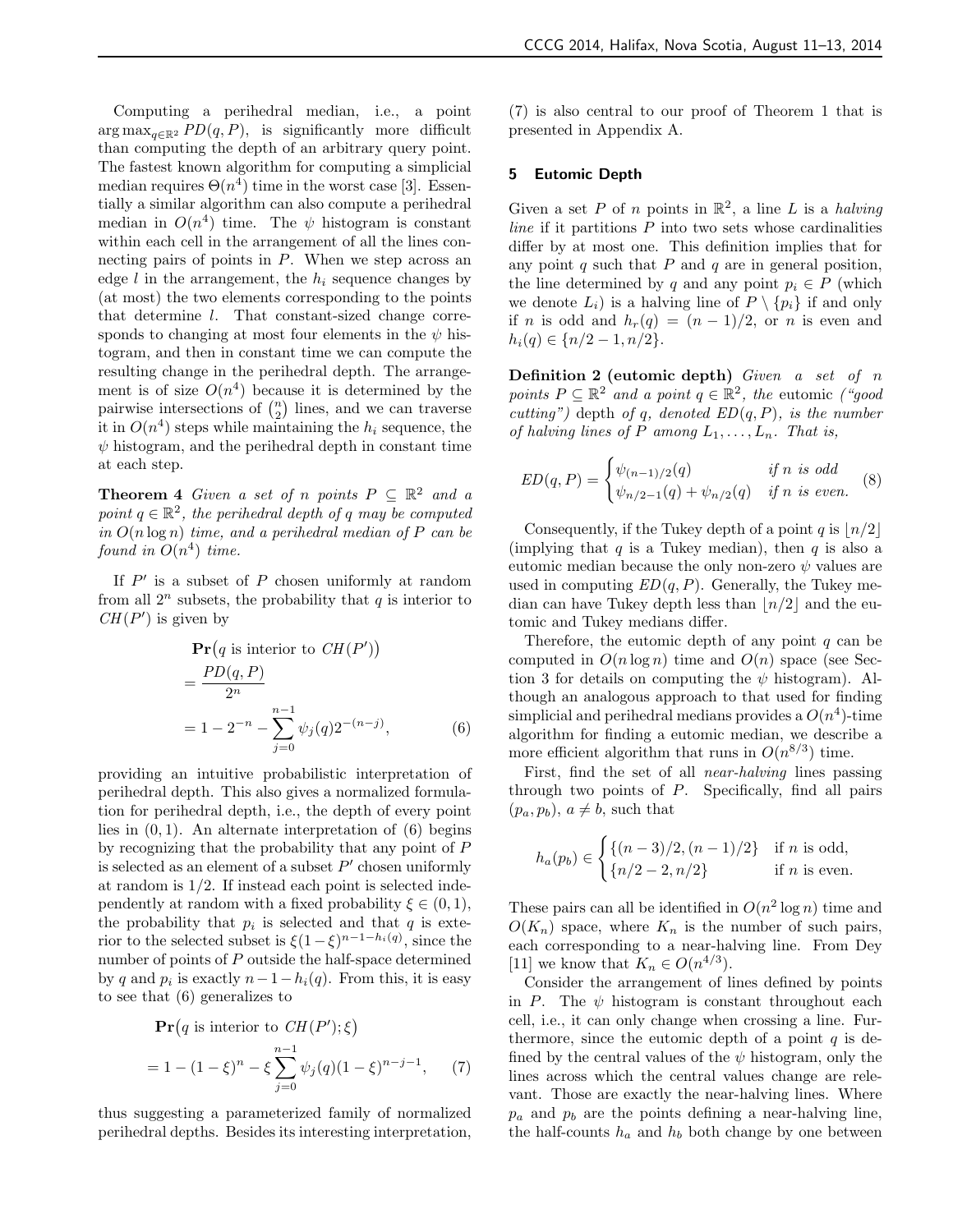query points  $q$  and  $q'$  on either side of the segment between  $p_a$  and  $p_b$  (see Theorem 1), resulting in a change of two in eutomic depth on crossing the segment (if  $p_a$ ) and  $p_b$  both move into or out of the central bin or bins) or no change (if  $p_a$  and  $p_b$  exchange places between the two central bins, possible only in the case where  $n$  is even). Therefore the arrangement of near-halving lines partitions the plane into cells, each of which is a locus of points that have the same eutomic depth.

The arrangement of  $O(n^{4/3})$  near-halving lines partitions the plane into  $O(n^{8/3})$  cells, and can be constructed in  $O(n^{8/3})$  time using  $O(n^{8/3})$  space (e.g., [12]). To check the depth of any single point  $q$  in the arrangement requires  $O(n \log n)$  time and  $O(n)$  space. To identify a eutomic median of  $P$  it suffices to traverse the arrangement to find a cell of maximum depth. When moving from one cell to a neighbouring cell, the eutomic depth changes by either  $-2$ , 0, or 2, depending on the point at which the near-halving line is crossed. For each near-halving line we store the two points of P that define it and the number of points of P on its right side. Thus, a eutomic median can be computed in time proportional to the size of the arrangement, i.e.,  $O(n^{8/3})$  time and  $O(n^{8/3})$  space.

**Theorem 5** Given a set of n points  $P \subseteq \mathbb{R}^2$  and a point  $q \in \mathbb{R}^2$ , the eutomic depth of q may be computed in  $O(n \log n)$  time, and a eutomic median of P can be found in  $O(n^{8/3})$  time.

#### 6 Discussion and Directions for Future Research

## 6.1 Properties of Combinatorial Depth Measures

Table 1 compares properties by which depth measures are commonly evaluated. These include that a median occurs at the centre of symmetry when  $P$  is centrally symmetric  $(P1)$ ; the depth is invariant under affine transformations  $(P2)$ ; the depth approaches zero as q moves away from  $P(P3)$ ; the depth is non-increasing along any ray rooted at a median (P4); the contour lines bounding adjacent regions of different depth are convex (P5); the depth of  $q$  is equal under the  $k$ - and d-dimensional definitions of the depth measure when P lies in a k-flat of  $\mathbb{R}^d$  for all  $k < d$  (P6); and a depth measure's breakdown point, i.e., the fraction  $\alpha$  of P that must be displaced before the median moves away from the unperturbed points of  $P$  (P7).

By definition of central symmetry about a point  $q'$ , every line through  $q'$  and some point  $p \in P$  is a halving line. Therefore, P1 holds for eutomic depth. P2 follows immediately from the fact that convex hulls and halving lines are invariant under affine transformations. P3 is also straightforward. As is the case for simplicial medians [6], three clusters of  $n/3$  points each demonstrate that neither P4 nor P5 hold for perihedral or eutomic depths. P6 follows from the generalizations of the definitions of perihedral and eutomic depths to higher dimensions (see below). Thus, in addition to satisfying all of the properties satisfied by simplical depth, perihedral depth also satisfies P6, while eutomic depth also satisfies both P1 and P6.

Although P1–P7 are commonly evaluated for depth measures, these provide only a limited classification of depth measures (e.g., the trivial function  $f(q, P) = 1$ if  $q$  is in the convex hull of  $P$  and 0 otherwise satisfies properties P1–P6). Furthermore, convexity and monotonicity arguably limit the ability of a depth measure to express a refined characterization of the relative position of a query point within a point set. Thus, while these properties help compare aspects of different depth measures, this classification alone is insufficient to quantify a given depth measure's ability to provide an informative high-dimensional median.

### 6.2 Higher Dimensions

The generalization of perihedral depth to d dimensions follows immediately by counting the subsets of  $P$  whose d-dimensional convex hull contains the query point q. Similarly, the generalization of eutomic depth to d dimensions follows by counting the halving hyperplanes of  $P$  through  $q$ .

# 6.3 Query Data Structures

Suppose the point set  $P$  is known ahead of a sequence of point depth queries for perihedral or eutomic depth. Instead of computing the depth of each query point independently, requiring  $O(n \log n)$  time per query, a query data structure could be constructed on P to provide more efficient depth queries subsequently. The usual time-space trade-off applies, where a larger data structure permits faster query time. Thus, the respective arrangements of all lines determined by pairs of points in  $P$  and all near-halving lines of  $P$  can be stored using  $O(n^4)$  and  $O(n^{8/3})$  space, and paired with a pointlocation query data structure (e.g., [14]) to support arbitrary depth queries in  $O(\log n)$  time per query. The space requirements for these data structures are likely prohibitively large for many applications. Determining structures which use improved space (e.g., quadratic or linear in  $n$ ) is an interesting direction for future research.

#### 6.4 Other Combinatorial Depth Measures

As mentioned in Section 3, depth measures whose definitions involve volumes, distances, or curves cannot be expressed in terms of  $\psi(q)$ . Furthermore, none of majority depth, convex hull peeling depth, or zonoid depth can be expressed in terms of  $\psi(q)$ . It remains to be determined whether ray shooting depth (a combinatorial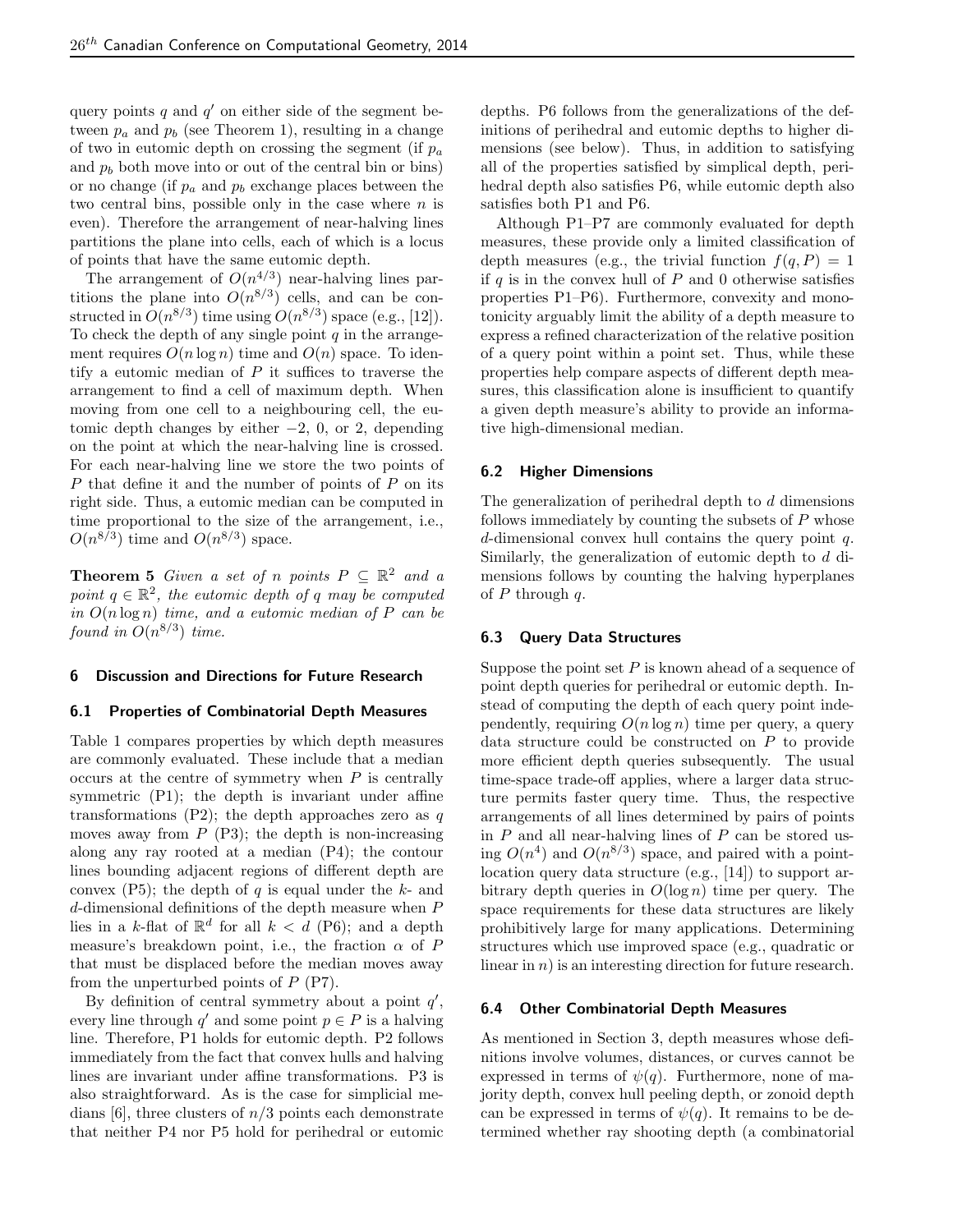|                | Properties                      | Simplicial           | Tukey             | Perihedral | Eutomic |
|----------------|---------------------------------|----------------------|-------------------|------------|---------|
| P <sub>1</sub> | median at centre of symmetry    | unknown <sup>†</sup> | $\mathcal{I}[25]$ | unknown    |         |
| P2             | affine invariance               | $\sqrt{27}$          | $\sqrt{ 1 }$      |            |         |
| P3             | vanishing at $\infty$           | $\sqrt{27}$          | $\sqrt{ 1 }$      |            |         |
| P4             | monotonicity relative to median | X[27]                | $\mathcal{V}[5]$  |            | ×       |
| P5             | convexity of depth contours     | X[27]                | $\mathcal{I}[5]$  | $\times$   | ×       |
| P6             | consistency across dimensions   |                      |                   |            |         |
|                | breakdown point                 | unknown              | $1/3$ ‡           |            |         |

Table 1: Comparing Properties of Depth Measures

<sup> $\dagger$ </sup> P1 is sometimes defined with respect to rotational [6] or other symmetries [27], instead of central symmetry.

<sup>‡</sup> The Tukey median has breakdown point  $1/3$  in  $\mathbb{R}^2$ ; the breakdown point is a function of the dimension d in general.

depth measure) is expressible in terms of  $\psi(q)$ .

#### References

- [1] G. Aloupis. Geometric measures of data depth. In DIMACS Series in Discrete Mathematics and Theoretical Computer Science, volume 72, pages 147– 158, 2006.
- [2] G. Aloupis, C. Cortes, F. Gomez, M. Soss, and G. Toussaint. Lower bounds for computing statistical depth. Comp. Stat. & Data Analysis, 40:223-229, 2002.
- [3] G. Aloupis, S. Langerman, M. Soss, and G. Toussaint. Algorithms for bivariate medians and a Fermat-Torricelli problem for lines. Comp. Geom.: Theory & App., 26(1):69–79, 2003.
- [4] V. Barnett. The ordering of multivariate data. J. Royal Stat. Soc. Ser. A (Gen.), pages 318–355, 1976.
- [5] D. Bremner, D. Chen, J. Iacono, S. Langerman, and P. Morin. Output-sensitive algorithms for Tukey depth and related problems. Stat.  $\mathcal{C}$  Comp., 18(3):259–266, 2008.
- [6] M. A. Burr, E. Rafalin, and D. L. Souvaine. Simplicial depth: An improved definition, analysis, and efficiency for the finite sample case. In Proc. CCCG, pages 136–139, 2004.
- [7] T. M. Chan. An optimal randomized algorithm for maximum Tukey depth. In Proc. ACM-SIAM SODA, pages 430–436, 2004.
- [8] D. Chen and P. Morin. Approximating majority depth. Comp. Geom.: Theory & App.,  $46(9):1059-$ 1064, 2013.
- [9] D. Chen, P. Morin, and U. Wagner. Absolute approximation of Tukey depth: Theory and experiments. Comp. Geom.: Theory & App.,  $46(5):566-$ 573, 2013.
- [10] R. De Maesschalck, D. Jouan-Rimbaud, and D. L. Massart. The Mahalanobis distance. Chemometrics  $\mathcal{C}$  Intel. Lab. Sys., 50(1):1-18, 2000.
- [11] T. K. Dey. Improved bounds for planar k-sets and related problems. Disc.  $\mathcal{B}$  Comp. Geom., 19(3):373–382, 1998.
- [12] H. Edelsbrunner and L. J. Guibas. Topologically sweeping an arrangement. J. Comp.  $\mathcal{C}$  Sys. Sci., 38(1):165–194, 1989.
- [13] K. M. Elbassioni, A. Elmasry, and K. Makino. Finding simplices containing the origin in two and three dimensions. Int. J. Comp. Geom.  $\mathcal{C}$  Appl., 21(5):495–506, 2011.
- [14] D. G. Kirkpatrick. Optimal search in planar subdivisions. SIAM J. Comp., 12(1):28–35, 1983.
- [15] G. Koshevoy and K. Mosler. Zonoid trimming for multivariate distributions. Annals Stat., pages 1998–2017, 1997.
- [16] S. Langerman and W. Steiger. Optimization in arrangements. In Proc. STACS, volume 2607 of LNCS, pages 50–61. Springer, 2003.
- [17] R. Liu. On a notion of data depth based upon random simplices. Annals Stat., 18:405–414, 1990.
- [18] R. Y. Liu and K. Singh. A quality index based on data depth and multivariate rank tests. J. ASA, 88(421):252–260, 1993.
- [19] Z. Liu and R. Modarres. Lens data depth and median. J. Nonparam. Stat., 23(4):1063–1074, 2011.
- [20] K. Mosler and R. Hobert. Data analysis and classification with the zonoid depth. DIMACS Series Disc. Math. & Theor. Comp. Sci., 72:49, 2006.
- [21] N. H. Mustafa, S. Ray, and M. Shabbir. Rayshooting depth: Computing statistical data depth of point sets in the plane. In Proc. ESA, pages 506–517. Springer, 2011.